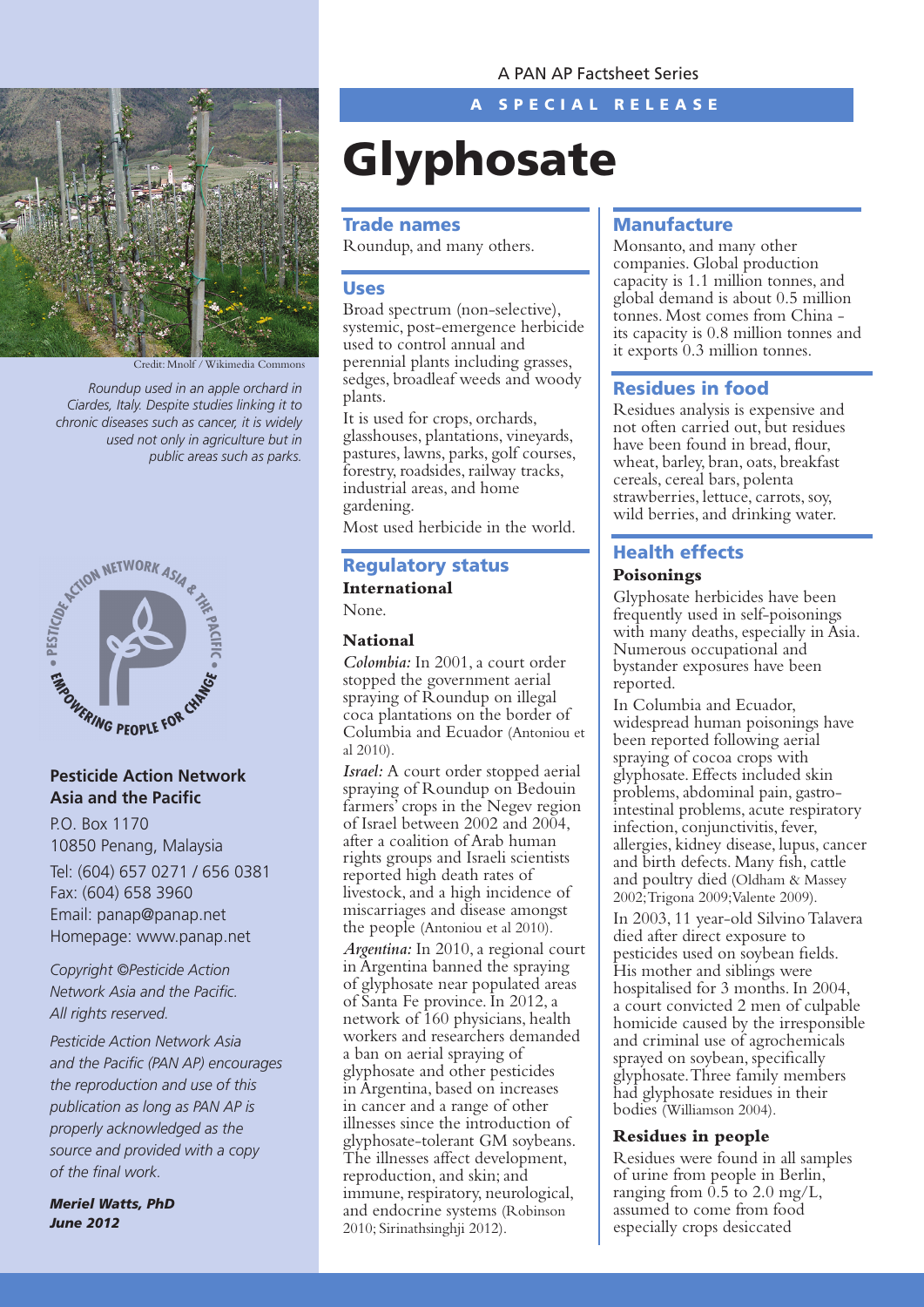pre-harvest by glyphosate (Brändli & Reinacher 2012).

Residues have also been found in the urine of farmers using glyphosate at level of 0.23 mg/L (Acquavella et al 2004).

#### **Acute toxicity**

Signs and symptoms of exposure include:

- irritation, swelling, tingling, itching or burning of the skin, photo-contact dermatitis, recurrent eczema, blisters, rashes;
- numbness in the face, swelling of the eye and lid, face, and joints;
- conjunctivitis, painful eyes, corneal injury, burning eyes, blurred vision, weeping eyes;
- • oral and nasal discomfort, unpleasant taste, tingling and irritation of throat, sore throat;
- difficulty breathing, cough, coughing of blood, inflammation of lungs;
- nausea, vomiting, headache, fever, diarrhoea, weakness;
- rapid heartbeat, palpitations, raised blood pressure, dizziness, chest pains (IPCS 1994; Cox 1998; Gallardo 2001; Bradberry et al 2004).

Dr Ricky Gorringe of New Zealand estimated, based on cases presenting to his clinic, that 1 in 20 New Zealanders are sensitive to Roundup. The most commonly occurring symptoms are unnatural fatigue, band-like headache, "spaced-out feeling with loss of confidence", skin rash, and an otherwise unexplainable sudden increase in blood pressure. These problems are thought to largely result from micro-droplet inhalation (Watts 1994).

"Widespread disturbances of many body systems . . . after exposures at normal use levels. These include balance disorder, vertigo, reduced cognitive capacity, seizures, impaired vision, smell, hearing and taste, headaches, drops in blood pressure, body-wide twitches and tics, muscle paralysis, peripheral neuropathy, loss of gross and fine motor skills, excessive sweating and severe fatigue" (Ho & Ching 2003).

#### **Chronic toxicity**

Formulated products contain socalled 'inert' ingredients in addition to the active ingredient. Sometimes they can be more toxic than the active, and this is particularly so for Roundup, hence studies are often carried out separately on Roundup and glyphosate.

*General:* decreased body weight gain, increased incidence of cataract and lens abnormalities, increased liver weight, and degeneration of the liver and kidney at high doses in laboratory trials. Concentrations far below those normally sprayed kill human skin cells, cause aging of the skin, and can lead to skin cancer. (US EPA 1993; Heu et al 2012 a,b)

*Genotoxicity:* glyphosate and/or Roundup are genotoxic in human lymphocytes, liver cells, and mouth cells; and in mouse bone marrow, liver and kidney cells, bovine lymphocytes, fruit flies, fish, alligators, tadpoles, sea urchins, onion root-tip cells, and bacteria. Epidemiological studies show DNA damage in people exposed to aerial spraying of glyphosate in Ecuador and Colombia. One of the main health implications of genotoxicity is cancer. (Vigfusson & Vyse 1980; Rank et al 1993; Kale et al 1995; Bolognesi et al 1997, 2009; Clements et al 1997, Lioi et al 1998a,b; Peluso et al 1998; Kaya et al 2000; Grisolia 2002; Mueckay & Maldonado 2003; Monroy et al 2005; Siviková & Dianovsky 2006; Bellé et al 2007; Çavas & Könen 2007; Cavalcante et al 2008; Gasnier et al 2009; Guilherme et al 2009; Mañas et al 2009a,b; Poletta et al 2009; Prasad et al 2009; Koller et al 2012)

*Other cancer-causing mechanisms:*  glyphosate or Roundup cause cell division dysfunction, cell-cycle dysregulation at concentrations hundreds of times lower that those sprayed. They inhibit RNA transcription at concentrations 25 times lower than those sprayed; and cause oxidative stress in human lymphocytes and skin cells, bovine lymphocytes, bullfrog tadpoles, pregnant rats and their foetuses, rat liver cells, mouse kidney cells and liver DNA, fish brain, liver and kidney cells, and in rice leaves. Additionally glyphosate enhanced the genotoxic effect of hydrogen peroxide though an oxidative stress mechanism. Roundup caused mild oxidative stress in the brain, liver and kidneys of goldfish. (Lioi et al 1998a; Lueken et al 2004; Pieniazek et al 2004; Gehin et al 2005, 2006; Lioi et al 1998b; Costa et al 2008; Beuret et al 2005; El-Shenawy 2009; Bolognesi et al 1997; Marc et al 2002, 2003, 2004, 2005; Ahsan et al 2008; Lushchak et al 2009)

*2* doses. Studies on mice show it has *Cancer:* thyroid C-cell carcinomas, liver carcinoma, leukaemia, lymphoma; adenomas of pancreas, liver, thyroid in rodents at high

tumour-promoting potential for skin cancer. Both Roundup and glyphosate cause proliferation of breast cancer cells. (US EPA 1993; Hardell & Eriksson 1999; Lin & Garry 2000; Hokanson et al 2007; George et al 2009)

Epidemiological studies indicate non-Hodgkin's lymphoma and multiple myeloma. Doctors and the state government of Chaco report increased incidence of cancer in Argentina following the introduction of GM soy crops that are heavily sprayed with Roundup. (McDuffie et al 2001; Hardell et al 2002; De Roos et al 2003; Robinson 2010; Chaco 2010)

*Endocrine disruption:* Roundup but not glyphosate inhibits the conversion of androgens to oestrogen, disrupts the production of progesterone, and reduces testosterone levels. Both Roundup and glyphosate dysregulate oestrogen-dependent breast cancer cells, and interfere with aromatase, the enzyme that converts androgens to oestrogen. Glyphosate is antiandrogenic at concentrations 40 times lower than residues permitted in GM soybeans. (Walsh et al 2000; Gasnier et al 2010; Hokanson et al 2007; Clair et al 2012a).

*Reproductive and developmental toxicity:* Monsanto has known since 1993 that low doses of glyphosate cause malformations in animals. These include reduced ossification and higher incidence of skeletal and organ anomalies; and reduced number of viable foetuses (Antoniou et al 2011).

Rats treated with sublethal doses of Roundup Max during pregnancy had decreased implantation rates, increased resorption of foetuses, and the surviving offspring had decreased skeletal calcification (Gerislioglu et al 2010).

Roundup Transorb significantly altered the progression of puberty, reduced testosterone production and altered seminiferous tubules (Romano et al 2010).

Glyphosate, Roundup, the adjuvant POEA, and the metabolite AMPA all cause cell death in human umbilical, embryonic and placental cells, at dilutions far below those used in agriculture. These effects together with the endocrine disrupting effects can result in pregnancy problems leading to abnormal foetal development, low birth weights, or miscarriages. Glyphosate kills testicular Sertoli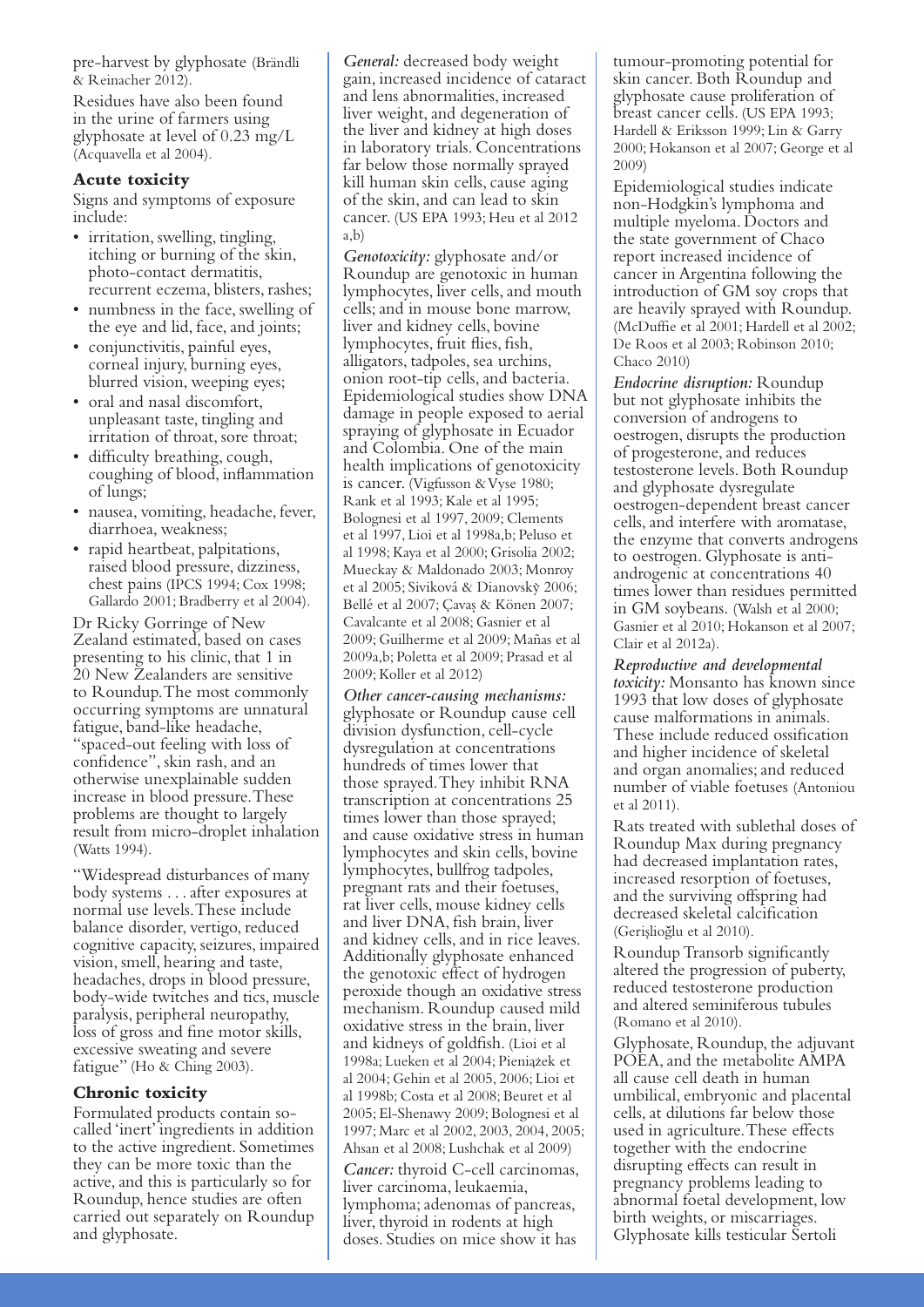cells. (Benachour et al 2007; Benachour & Seralini 2009; Gammon 2009; Clair et al 2012a)

Birth defects are reported in Argentina and Paraguay amongst those exposed to aerial spraying of glyphosate. These are neural tube defects (absence of the majority of the brain, skull and scalp), small head, and craniofacial malformations, strikingly similar to those caused by glyphosate in laboratory studies on amphibia.

There has been a 4-fold increase in birth defects in the Argentinean state of Chaco with the introduction of GM Roundup Ready crops (Benítez-Leite et al 2009; Paganelli et al 2010; Antoniou et al 2010; Chaco 2010). Epidemiological studies have reported miscarriages, pre-term deliveries, and reduced fecundity (Savitz et al 1997; Curtis et al 1999; Arbuckle et al 2001).

*Neurotoxicity:* Glyphosate inhibits the growth of axons and dendrites in nerve cells. It also depletes the neurotransmitters serotonin and dopamine, and damages the substantia nigra region of the brain, implicating them in Parkinson's disease (Axelrad et al 2003; Anadón et al 2008; Astiz et al 2009).

*Immunotoxicity:* exposure to glyphosate has been associated with allergic responses; one case developed autoimmune blistering of skin and mucous membranes after exposure to the fumes of burning glyphosate. Immune effects have been found in fish. Immune function effects have been reported from Argentina in areas of heavy aerial spraying of glyphosate over GM crops. (el-Gendy et al 1998; Slager et al 2009; Fisher et al 2008; Sirinathsinghji 2012).

# Environmental and agroecological effects

#### **Toxicity**

*Aquatic:* Glyphosate is increasingly found in the aquatic environment at levels that have caused significant effects on species that underpin the entire aquatic food chain. It can alter the composition of natural aquatic communities, tipping the ecological balance, changing clear water to turbid water, giving rise to harmful algal blooms, and reducing species richness. It can have profound impacts on microorganisms, plankton, algae and amphibia at low concentrations: one study showed a 70% reduction

in tadpole species and a 40% increase in algae. Insects, molluscs, crustaceans, sea urchins, reptiles, tadpoles, and fish can all be affected, vulnerability within each group varying dramatically between species. Effects include reproductive abnormalities, developmental abnormalities and malformations, DNA damage, immune effects, oxidative stress, modified enzyme activity, decreased capacity to cope with stress and maintain homeostasis, altered behaviour, and impaired olfaction that can threaten their survival. Amphibians are particularly vulnerable. Roundup is generally more toxic than glyphosate, especially to fish. (Relyea 2005; Pérez et al 2007; Vera et al 2009; Saxton et al 2011).

*Terrestrial:* Glyphosate at concentrations lower than those used in agriculture inhibited the growth of 3 microorganisms important in food processing. It interferes with key molecular mechanisms which regulate early development in chickens leading to congenital malformations (Paganelli et al 2010; Clair et al 2012b).

#### **Agroecological disruption**

*Beneficials:* Glyphosate has adverse effects on some earthworms; and on a number of beneficial insects useful in biological control, particularly predatory mites, carabid beetles, ladybugs, spiders, and green lacewings. It can also adversely affect other insects that play an important part in ecological balance such as springtails, wood louse, and field spiders (Schneider et al 2009; Benamú et al 2010; Griesinger et al 2011).

*Soil organisms:* Glyphosate has adverse effects on some earthworms. Glyphosate is toxic to some but not all soil microorganisms, altering microbial community dynamics in ways that are harmful to plants and to ecological balance. It increases microorganisms capable of metabolising the chemical. It can reduce some beneficial organisms such as saprophytic fungi that decompose dead plant material and are important for soil fertility. Glyphosate is toxic to nitrogenfixing bacteria, and also increases denitrification contributing to nitrous oxide emissions and nitrogen loss from soil. (Grossbard 1985; Carlisle & Trevors 1988; Tenuta & Beauchamp 1996; Zablotowicz & Reddy 2007; Kremer & Means 2009; Lupwayi et al 2009).

*Crop effects:* Numerous studies show glyphosate stimulates growth of some fungal pathogens, such as Fusarium, that cause diseases in many crops. The upsurge in use of glyphosate in no-till agriculture has brought about a resurgence of some diseases. Glyphosate binds micronutrients in the soil and causes micronutrient deficiencies in plants that increase their susceptibility to disease, decrease their vigour, and produce micronutrient-deficient food crops. It can reduce the plant's production of lignin and phenolic compounds, which are also important for disease resistance. It can reduce nitrogenfixation in legumes such as soybean. It causes nutritional changes in soy including reduced iron, linoleic acid and linolenic acid, and increased monounsaturated fatty acids (Ozturk et al 2008; Johal & Huber 2009; Zobiole et al 2010).

*Resistance:* 23 species of plants in 20 countries are resistant to glyphosate and Monsanto is encouraging farmers to use dicamba or 2,4-D alongside the Roundup (Monsanto 2012; Schiffman 2012; WeedScience.com 2012).

#### **Environmental fate and contamination**

*Air and rain:* Glyphosate and the metabolite AMPA were found in up to 100% of samples of rain and air in agricultural areas in the US; about 0.7% of glyphosate applied in agricultural areas is removed from the air in rain. It was one of the most frequently detected pesticides in rainwater in Belgium in 2001; also measured in rain in Canada, at all sites and throughout the "growing season", at a maximum concentration of 1.51 ug/m2/day (Quaghebeur et al 2004; Humphries et al 2005; Chang et al 2011).

*Soil:* relatively persistent (up to 180 days in some soils). The metabolite AMPA accumulates: 20 years after application, 8.5% of the amount applied is likely to remain in soils (Mamy et al 2010).

*Aquatic:* Runoff from hard surfaces in urban areas is increasingly seen as a source of surface water pollution with glyphosate and AMPA. Residues of glyphosate and AMPA were found in surface water in Argentina, Canada, China, France, Netherlands, Norway, Switzerland, Germany, UK, USA; in wastewater in France and Canada, landfill leachate in the UK, and groundwater in Spain. (Slack et al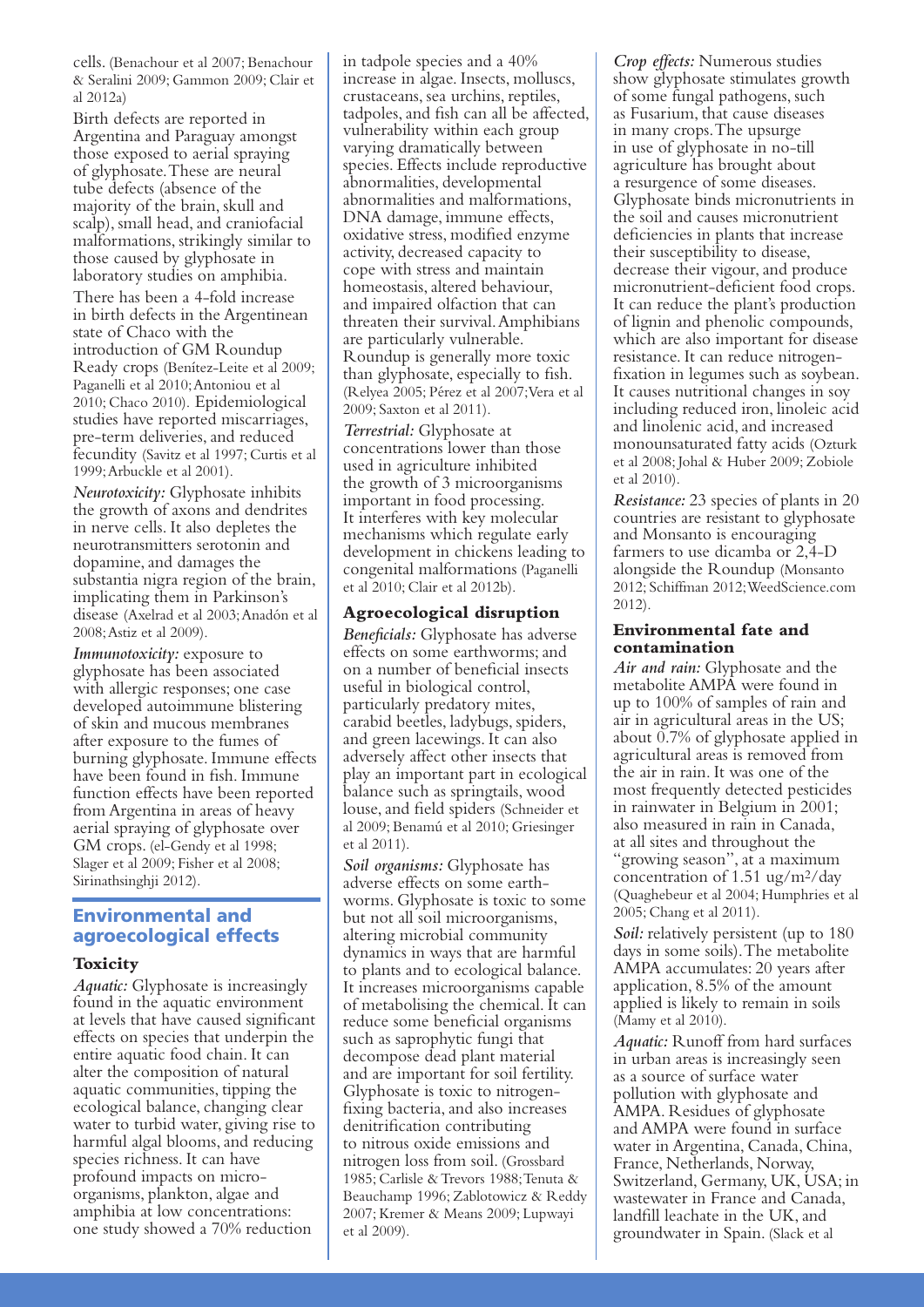2005; Ghanem et al 2007; Peruzzo et al 2008; Hanke et al 2010; Mamy et al 2010; Székács & Davas 2011)

Glyphosate has been found in groundwater and wells in a number of countries, including Canada, Denmark, the Netherlands, and USA (IPCS 1994, US EPA 1992; Cox 1998).

Both glyphosate and AMPA have been found in marine sediment in the Waitemata Harbour and Hauraki Gulf in New Zealand, believed to have come largely from the spraying of urban roadside weeds. The maximum glyphosate concentration detected was 1 ppm, while AMPA had a maximum level of 0.37 ppm (Stewart et al 2009). *Bioaccumulation:* Low-level bioaccumulation has been found in snails, fish, and freshwater worm (Wang et al 1994; Contardo-Jara et al 2009; Druart et al 2011).

#### Sources include

Acquavella JF, Alexander BH, Mandel JS, Gustin C, Baker B, Chapman P, Bleeke M. 2004. Glyphosate biomonitoring for farmers and their families: results from the farm family exposure study. *Environ Health Perspect* 112(3):321-6.

Ahsan N, Lee DG, Lee KW, Alam I, Lee SH, Bahk JD, Lee BH. 2008. Glyphosate-induced oxidative stress in rice leaves revealed by proteomic approach. *Plant Physiol Biochem* 46(12):1062-70.

Anadón A, del Pino J, Martínez MA, Caballero V, Ares I, Nieto I, Martínez-Larrañaga MR. 2008. Neurotoxicological effects of the herbicide glyphosate. *Toxicol Lett* 180S:S164.

Antoniou M, Brack P, Carrasco A, Fagan J, Habib M, Kageyama P, Leifert C, Nodari RO, Pengue W. 2010. GM Soy Sustainable? Responsible? GLS Bank, Germany. http://www.global2000.at/module/media/ data/global2000.at\_de/content/globalnews/carrasco\_ etal\_gmsoy\_respons\_full\_study.pdf\_me/carrasco\_etal\_ gmsoy\_respons\_full\_study.pdf.

Antoniou M, Habib M, Howard CV, Jennings RC, Leifert C, Nodari RO, Robinson C, Fagan J. 2011. Roundup and Birth Defects: Is the Public Being Kept in the Dark? Earth Open Source. http://www.scribd. com/doc/57277946/RoundupandBirthDefectsv5. Arbuckle TE, Lin Z, Mery LS. 2001. An exploratory analysis of the effect of pesticide exposure on the risk of spontaneous abortion in an Ontario farm population. *Environ Health Perspect* 109:851-57. Astiz M, de Alaniz MJT, Marra CA. 2009. Effect of pesticides on cell survival in liver and brain rat tissues. *Ecotoxicol Environ Saf* 72(7):2025-32.

Axelrad JC, Howard CV, McLean WG. 2003. The effects of acute pesticide exposure on neuroblastoma cells chronically exposed to diazinon. *Toxicology*  185:67-78.

Bellé R, Le Bouffant R, Morales J, Cosson B, Cormier P, Mulner-Lorillon O. 2007. [Sea urchin embryo, DNA-damaged cell cycle checkpoint and the mechanisms initiating cancer development]. *J Soc Biol*  201(3):317-27.

Benachour N, Sipahutar H, Moslemi S, Gasnier C, Travert C, Séralini G-E. 2007. Time- and dosedependent effects of Roundup on human embryonic and placental cells. *Arch Environ Contam Toxicol*  53:126-33.

Benachour N, Séralini G-É. 2009. Glyphosate formulations induce apoptosis and necrosis in human umbilical, embryonic, and placental cells. *Chem Res Toxicol* 22:97-105.

Benamú MA, Schneider MI, Sánchez NE. 2010. Effects of the herbicide glyphosate on biological attributes of *Alpaida veniliae* (Araneae, Araneidae), in laboratory. *Chemosphere* 78:871-6.

Benítez-Leite S, Macchi MA, Acosta M. 2009. Malformaciones congénitas asociadas a agrotóxicos. *Arch Pediatr Urug* 80:237-47. Cited in Paganelli et al 2010. Beuret CJ, Zirulnik F, Giménez MS. 2005. Effect of the herbicide glyphosate on liver lipoperoxidation in pregnant rats and their fetuses. *Repro Toxicol* 19(4):501-4. Brändli D, Reinacher S. 2012. Herbicides found in human urine. *Ithaka Journal* Jan 270-272.

Bolognesi C, Bonatti S, Degan P, Gallerani E, Peluso M, Rabboni R, Roggieri P, Abbondandolo A. 1997. Genotoxic activity of glyphosate and its technical formulation Roundup. *J Agric Food Chem* 45(5):1957- 62.

Bolognesi C, Carrasquilla G, Volpi S, Solomon KR, Marshall EIP. 2009. Biomonitoring of genotoxic risk in agricultural workers from five Colombian regions: association to occupational exposure to glyphosate. *J Toxicol Environ Health A* 72(15&16):986-97. Bradberry SM, Proudfoot AT, Vale JA. 2004. Glyphosate

poisoning. *Toxicol Rev* 23(3):159-67.

Carlisle SM, Trevors JT, 1988. Glyphosate in the environment. *Water Air Soil Pollut* 39 (3-4):409-20.

Cavalcante DGSM, Martinez CBR, Sofia SH. 2008. Genotoxic effects of Roundup on the fish *Prochilodus lineatus. Mutat Res* 655(1-2):41-6.

Çavas T, Könen S. 2007. Detection of cytogenetic and DNA damage in peripheral erythrocytes of goldfish *(Carassius auratus)* exposed to a glyphosate formulation using the micronucleus test and the comet assay. *Mutagenesis* 22(4):263-8.

Chaco. 2010. Primer Informe de Comision Provincial de Investigación de Contaminantes del Agua. http:// www.gmwatch.eu/files/Chaco\_Government\_Report\_ Spanish.pdf.

Chang F-C, Simcik MF, Capel PD. 2011. Occurrence and fate of the herbicide glyphosate and its degradate aminomethylphosphonic acid in the atmosphere. *Environ Toxicol Chem* 30(3):548-55.

Clair E, Mesnage R, Travert C, Seralini G-E. 2012a. A glyphosate-based herbicide induces necrosis and apoptosis in mature rat testicular cells in vitro, and testosterone decrease at lower levels. *Toxicol in Vitro* 26:269-79.

Clair E, Linn L, Travert C, Amiel C, Séralini G-É, Panoff J-M. 2012b. Effects of Roundup and glyphosate on three food microorganisms: *Geotrichum candidum, Lactococcus lactis* subsp. *cremoris* and *Lactobacillus delbrueckii*  subsp. *bulgaricus. Curr Microbiol* 64(5):486-91.

Clements C, Ralph S, Petras M. 1997. Genotoxicity of select herbicides in *Rana catesbeiana* tadpoles using the alkaline single-cell gel DNA electrophoresis (comet) assay. *Environ Mol Mutagen* 29(3):277-88.

Contardo-Jara V, Klingelmann E, Wiegand C. 2009. Bioaccumulation of glyphosate and its formulation Roundup Ultra in *Lumbriculus variegatus* and its effects on biotransformation and antioxidant enzymes. *Environ Pollut* 157:57-63.

Costa MJ, Monteiro DA, Oliveira-Neto AL, Rantin FT, Kalinin AL. 2008. Oxidative stress biomarkers and heart function in bullfrog tadpoles exposed to Roundup Original. *Ecotoxicol* 17(3):153-63.

Cox C. 1998. Glyphosate (Roundup). *J Pestic Reform*  $18(3) \cdot 3 - 16$ 

Curtis KM, Savitz DA, Weinberg CR, Arbuckle TE. 1999. The effect of pesticide exposure on time to pregnancy. *Epidemiology* 10(2):112-7.

De Roos AJ, Zahm SH, Cantor KP, Weisenburger DD, Holmes FF, Burmeister LF, Blair A. 2003. Integrative assessment of multiple pesticides as risk factors for non-Hodgkin's lymphoma among men. *Occup Environ Med* 60:E11.

Druart C, Millet M, Scheifler R, Delhomme O, Raeppel C, de Vaulfleury A. 2011. Snails as indicators of pesticide drift, deposit, transfer and effects in the vineyard. *Sci Total Environ* 409(20):4280-8.

el-Gendy KS, Aly NM, el-Sebae AH. 1998. Effects of edifenphos and glyphosate on the immune response and protein biosynthesis of bolti fish (*Tilapia niloctica*). *J Environ Sci Health B* 33(2):135-49.

El-Shenawy NS. 2009. Oxidative stress responses of rats exposed to Roundup and its active ingredient glyphosate. *Environ Toxicol Pharmacol* 28(3):379-85.

Fisher KR, Higginbotham R, Frey J, Granese J, Pillow J, Skinner RB. 2008. Pesticide-associated *pemphigus vulgaris. Cutis* 82(1):51-4.

Gallardo L. 2001. Aerial herbicide impact on farmers in<br>Ecuador. *Pestic News* 54:8. Ecuador. *Pestic News* 54:8.

Gammon C. 2009. Weed killer kills human cells. Study intensifies debate over 'inert' ingredients. *Environ Health News* June 22. http://www. environmentalhealthnews.org/ehs/news/roundupweed-killer-is-toxic-to-human-cells.-study-intensifiesdebate-over-inert-ingredients.

Gasnier C, Dumont C, Benachour N, Clair E, Chagnon M-C, Séralini G-É. 2009. Glyphosate-based herbicides are toxic and endocrine disruptors in human cell lines. *Toxicology* 262(3):184-91.

Gasnier C, Benachour N, Clair E, Travert C, Langlois F, Laurant C, Decroix-Laporte C, Seralini G-E. 2010. Dig1 protects against cell death provoked by glyphosate-based herbicides in human liver cell lines. *J Occup Med Toxicol* 27:5-29.

Gehin A, Guillaume YC, Millet J, Guyon C, Nicod L. 2005. Vitamins C and E reverse effect of herbicideinduced toxicity on human epidermal cells HaCaT: a biochemometric approach. *Int J Pharm* 288:219–26.

Gehin A, Guyon C, Nicod L. 2006. Glyphosateinduced antioxidant imbalance in HaCaT: the protective effect of vitamins C and E. *Environ Toxicol Pharmacol* 22:27-34.

George J, Prasad S, Mahmood Z, Shukla Y. 2009. Studies on glyphosate-induced carcinogenicity in mouse skin: a proteomic approach. *J Proteomics* 73:951- 64.

Gerislioglu A, Güngörmüs C, Korkmaz A, Kolankaya D. 2010. Embryotoxic and teratogenic effects of Roundup max on rat development. *Toxicol Letts*  196S(S37-351):P204-005.

Ghanem A, Bados P, Estaun AR, de Alencastro LF, Taibi S, Einhorn J, Mougin C. 2007. Concentrations and specific loads of glyphosate, diuron, atrazine, nonylphenol and metabolites thereof in French urban sewage sludge. *Chemosphere* 69:1368-73.

Griesinger LM, Evans SC, Rypstra AL. 2011. Effects of a glyphosate-based herbicide on mate location in wolf spider that inhabits agroecosystems. *Chemosphere*  84:1461-6.

Grisolia CK. 2002. A comparison between mouse and fish micronucleus test using cyclophosphamide, mitomycin C and various pesticides. *Mutat Res*  518:145-50.

Grossbard E. 1985. Effects of glyphosate on the microflora: with reference to the decomposition of treated vegetation and interaction with some plant pathogens. In: Grossbard E, Atkinson D (eds). *The Herbicide Glyphosate.* Butterworths, London.

Guilherme S, Gaivão I, Santos MA, Pacheco M. 2009. Tissue specific DNA damage in the European eel (*Anguilla anguilla*) following a short-term exposure to a glyphosate-based herbicide. *Toxicol Lett*  189S:S212:Z15.

Hanke I, Wittmer I, Bischofberger S, Stamm C, Singer H. 2010. Relevance of urban glyphosate use for surface water quality. *Chemosphere* 81:422-9.

Hardell L, Eriksson M. 1999. A case-control study of non-Hodgkin lymphoma and exposure to pesticides. *Cancer* 85(6):1353-60.

Hardell L, Eriksson M, Nordstrom M. 2002. Exposure to pesticides as risk factor for non-Hodgkin's lymphoma and hairy cell leukemia: pooled analysis of two Swedish case-control studies. *Leuk Lymphoma* 43:1043-9.

Heu C, Elie-Caille C, Mougey V, Launay S, Nicod L. 2012a. A step further toward glyphosate-induced epidermal cell death: Involvement of mitochondrial and oxidative mechanisms. *Environ Toxicol Pharmacol*  34:144-53.

Heu C, Berquand A, Elie-Caille C, Nicod L. 2012b. Glyphosate-induced stiffening of HaCaT keratinocytes, a Peak Force Tapping study in living cells. *J Struc Biol* 178:1-7.

Ho M-W, Ching LL. 2003. The Case For A GM-Free Sustainable World. Independent Science Panel, London. http://www.i-sis.org.uk

Hokanson R, Fudge R, Chowdhary R, Busbee D. 2007. Alteration of estrogen-regulated gene expression in human cells induced by the agricultural and horticultural herbicide glyphosate. *Hum Exp Toxicol*  26:747-52.

Humphries D, Byrtus G, Anderson A-M. 2005. Glyphosate Residues in Alberta's Atmospheric Deposition, Soils, and Surface Waters. Pub No. T/806, Alberta Environment, Edmonton. http://environment. gov.ab.ca/info/library/6444.pdf.